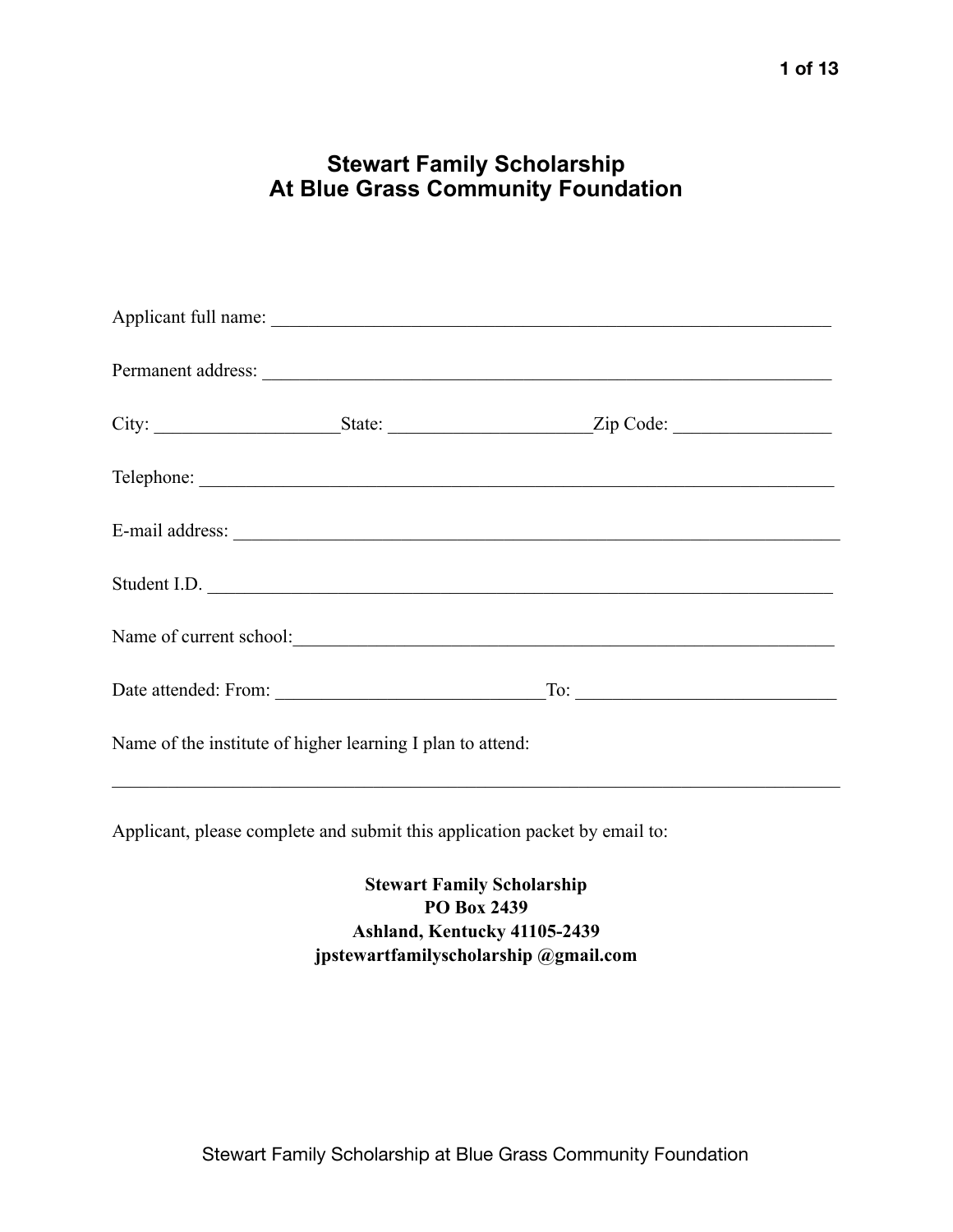### **STEWART FAMILY SCHOLARSHIP AT BLUE GRASS COMMUNITY FOUNDATION INFORMATION FOR SCHOLARSHIP APPLICANTS**

The Stewart Family Scholarship At Blue Grass Community Foundation was organized exclusively for charitable, scientific or educational endeavors, such as providing higher education scholarships to improve the status of life for local students and others.

#### **HOW MUCH IS THE SCHOLARSHIP AWARD?**

Scholarship awards range up to two thousand dollars (\$2,000) per academic year, and can be used to defray the cost of full-time tuition, fees, and/or books, and can be used in conjunction with other scholarships or financial awards.

#### **WHAT TIME PERIOD DOES THE SCHOLARSHIP COVER?**

 Scholarship awards are awarded for the upcoming academic year, and are applied to tuition for a quarter or semester. The scholarship cannot be applied to tuition incurred before or after the upcoming academic year. However, the student may reapply for support in the future contingent upon the student's pursuing a regular course of study, performing up to the standards of the institution, with a minimum grade point average of 2.5 based on a 4.0 scale and continuing need for additional financial assistance.

### **IS A PARTICULAR COURSE OF STUDY REQUIRED?**

 An applicant for a scholarship award can pursue any course of study providing the educational institution criteria are met.

#### **HOW ARE SCHOLARSHIP WINNERS SELECTED?**

 An impartial Advisory Board composed of no fewer than five (5) individuals, will select the scholarship recipients. Selection is competitive and is based on the academic performance, leader-ship abilities, demonstrated and potential; contributions to school and community, financial need compared to the costs of the institution at which the recipients intend to enroll after expected family contributions and other grants and scholarship assistance have been considered. After the selection process has been completed, the amount of the scholarship is based on additional financial need, up to a maximum scholarship award of two thousand dollars (\$2,000) per academic year.

#### **Criteria for Applicants**

 Priority will be given to applicants residing within Kentucky counties of Boyd, Carter, Greenup, and Lawrence, as well as Scioto County Ohio. Others with educational needs will be considered outside of the priority areas. The applicant must present an acceptance letter from an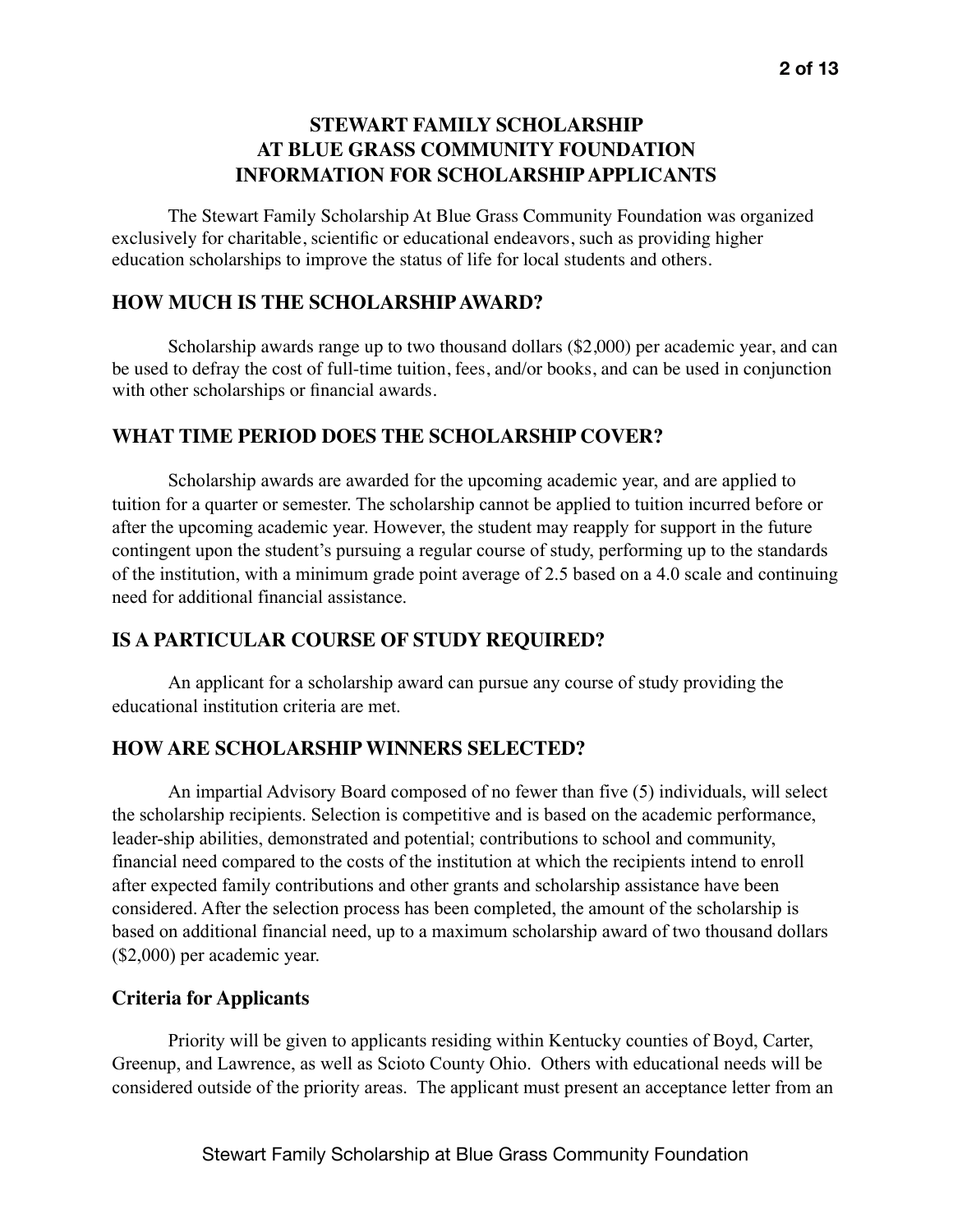accredited college, university, or technical school. All recipients must have a cumulative GPA of 2.5 on a 4.0 scale, and a minimum ACT score of 17 or SAT score of 1190. All recipients must demonstrate outstanding character as evidenced by work ethic and service to others. All reapplicants must maintain a cumulative GPA of 2.5 or higher.

# **HOW CAN I APPLY FOR A SCHOLARSHIP?**

Anyone meeting the above criteria may apply for the Stewart Family Scholarship by completing the included application packet. Additional information must be submitted as required on the application by **May 15, 2021** before 5:00 p.m.

# **HOW ARE THE SCHOLARSHIPS PAID?**

Payment is made directly to the institute of higher learning the recipient is attending at the start of the academic year. The college/university/technical school will distribute full year scholarship awards equally among each term of the academic year. The scholarship award recipient will be asked to supply a verification of enrollment, including a statement of good standing, from the appropriate college/university/technical school personnel. Any scholarship award funds remaining at the end of the academic year will be returned to the Stewart Family Scholarship At Blue Grass Foundation and are not refundable.

# **WHAT ARE THE RECIPIENTS RESPONSIBILITIES?**

Each recipient of this scholarship award shall provide to the Stewart Family Scholarship Advisory Board a report from each educational institute for each academic period giving courses taken, grades received, GPA for the academic period, and cumulative GPA.

# **APPLICATION**

The following items should be included with your application for the Stewart Family Scholarship award.

- **• ApplicationForm**
- **• Ofcial Transcript**
- **• Copy of Drivers' License**
- **• Letter of Acceptance from an accredited university or college**
- **• Two Letters of Recommendation**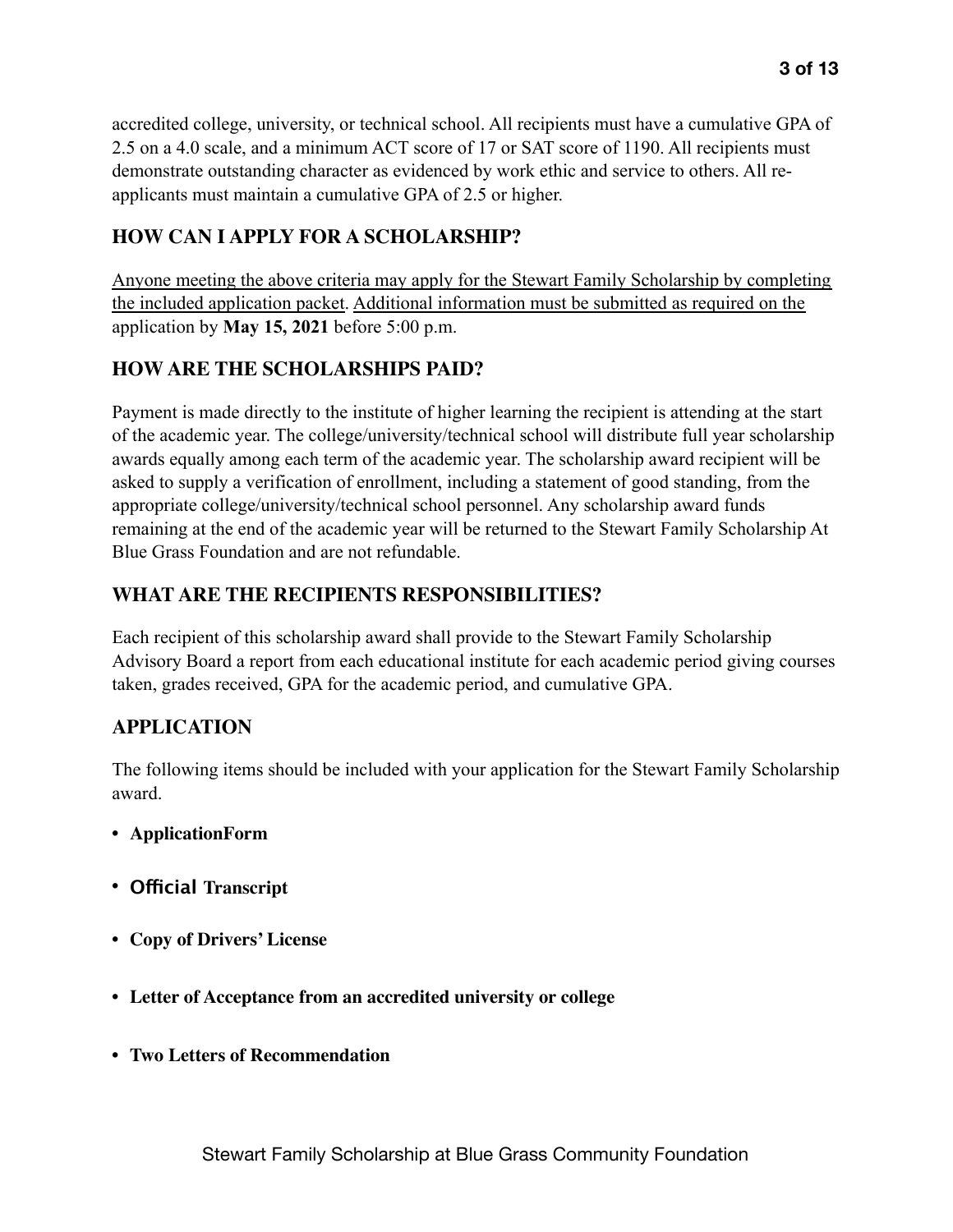#### **For more information about the Stewart Family Scholarship please contact:**

**Stewart Family Scholarship PO Box 2439 Ashland, Kentucky 40115-2439 jpstewartfamilyscholarship@gmail.com**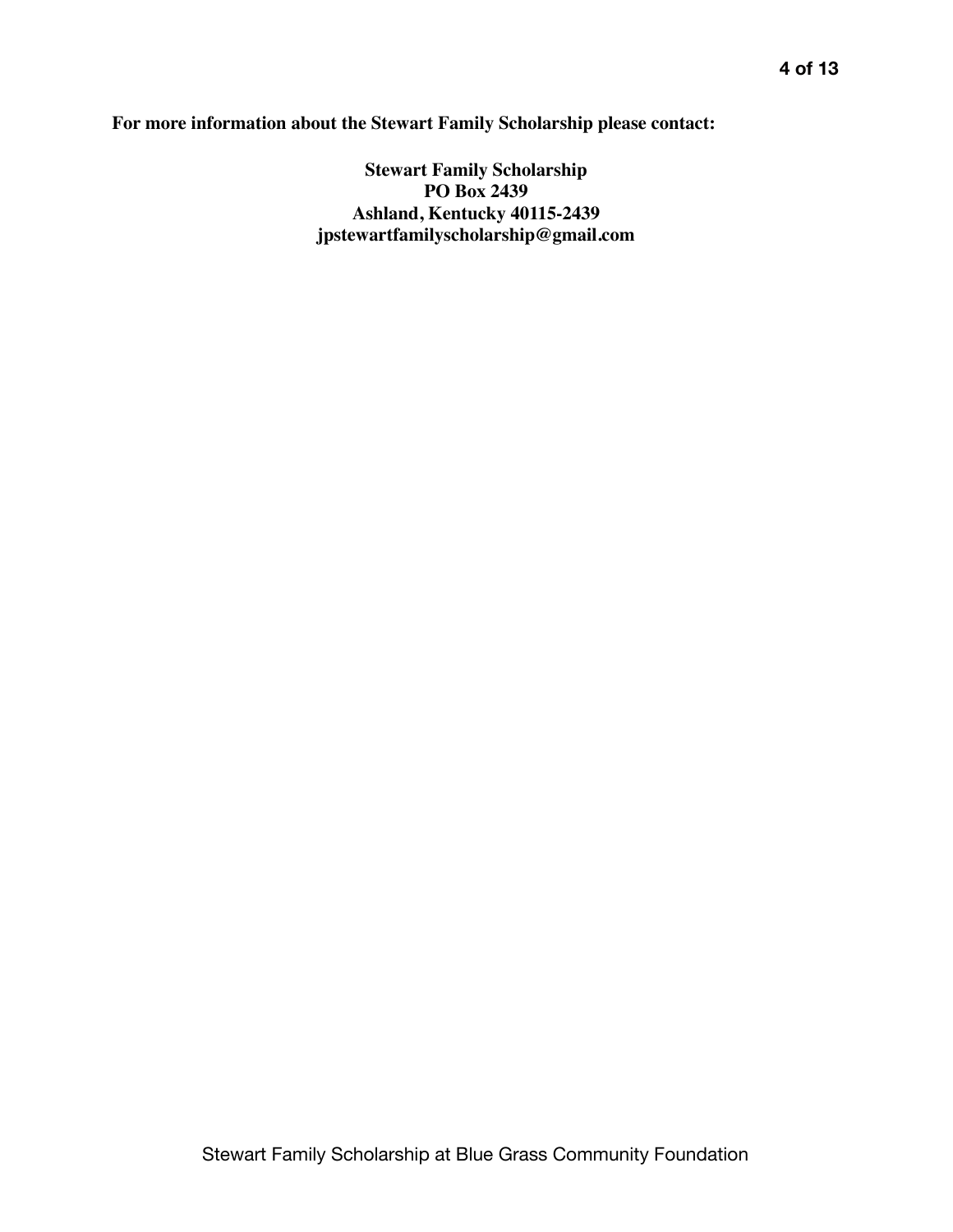# **STEWART FAMILY SCHOLARSHIP At Blue Grass Foundation PO Box 2439 Ashland, Kentucky 41105-2439 jpstewartfamilyscholarship@ [gmail.com](http://gmail.com)**

| Full Name: Last.                                                                                          | First.      | Middle   | Date of Birth:   |              |
|-----------------------------------------------------------------------------------------------------------|-------------|----------|------------------|--------------|
| Home Address<br>Number                                                                                    | Apt. or Box |          | Student ID:      |              |
| City                                                                                                      |             | Zip Code | Telephone Number |              |
| If you have not resided at this address for at least three years, please attach a list of other addresses |             |          |                  |              |
| Name of High School                                                                                       |             |          | County           | <b>State</b> |

#### **Advice to Applicant**

Your financial need is not a basis for granting an award nor is the affluence of your family a basis for denying an award. No person associated with your school is permitted to be involved in the reviewing of your application after it has been submitted or in the award decision to any applicant from your school.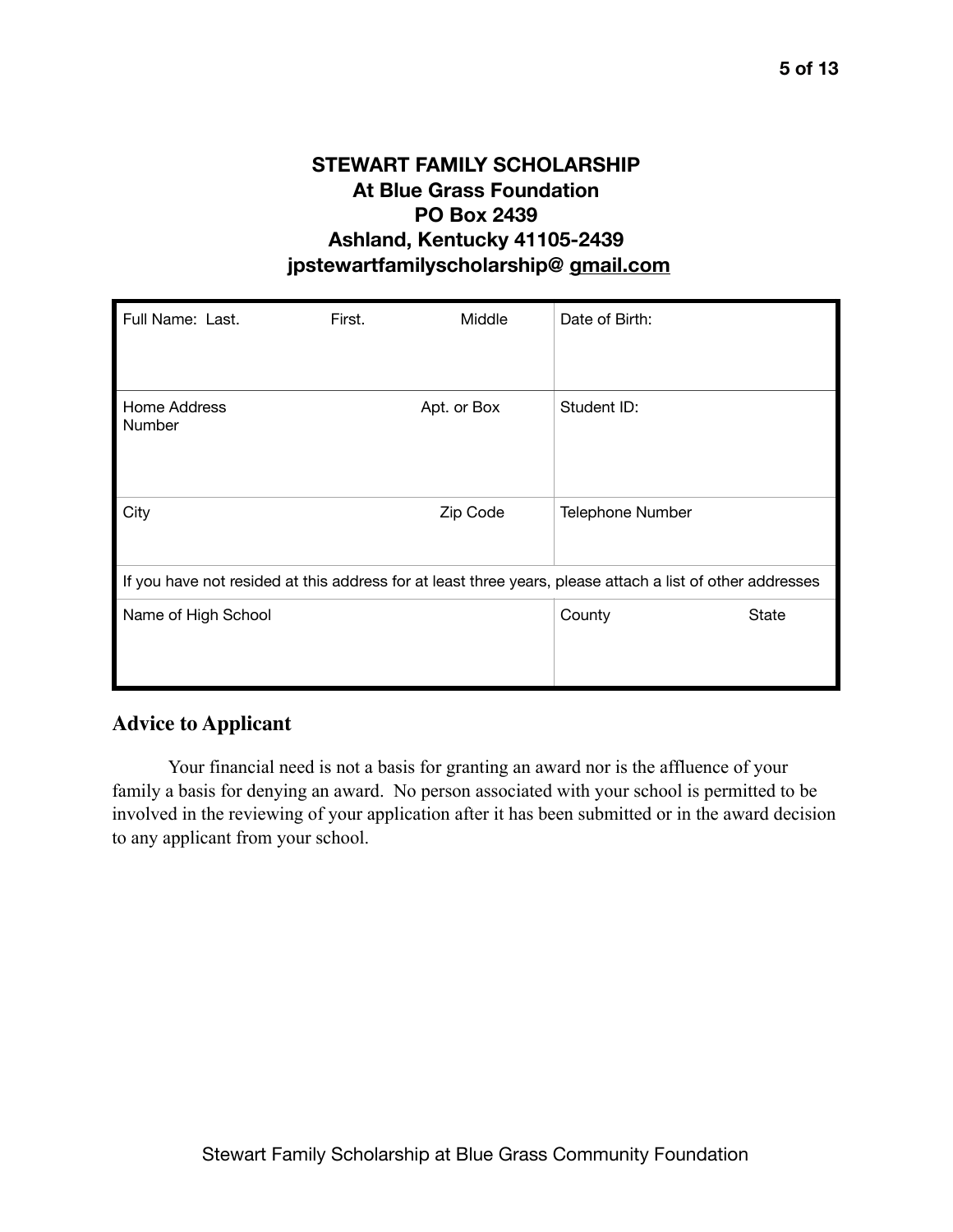# **Information is Subject to Verification**

| Grade point average (4.0 scale                                      |            |                |
|---------------------------------------------------------------------|------------|----------------|
| <b>ACT/SAT Score:</b><br>Date ACT/SAT taken:                        |            |                |
| I have applied for financial aid.                                   | <b>YES</b> | NO             |
| I qualify for financial assistance (KEES money, scholarships, etc.) | YES        | N <sub>O</sub> |
| I have applied for admission to an institute of higher learning?    | YES        | NO             |

| Name of University/college/Technical School   City/State |                                 |
|----------------------------------------------------------|---------------------------------|
| Degree Desired                                           | Presently Planning to Study     |
| <b>Estimated Annual Tuition and Cost of Books</b>        | Estimated Annual Room and Board |

## **List only work experience for which you were paid**

| <b>EMPLOYMENT DATES</b> | <b>NAME OF EMPLOYER DESCRIPTION</b> |  |
|-------------------------|-------------------------------------|--|
| FROM:                   |                                     |  |
| TO:                     | <b>NAME OF</b><br><b>SUPERVISOR</b> |  |
| FROM:                   |                                     |  |
| TO:                     | <b>NAME OF</b><br><b>SUPERVISOR</b> |  |
| FROM:                   |                                     |  |
| TO:                     | <b>NAME OF</b><br><b>SUPERVISOR</b> |  |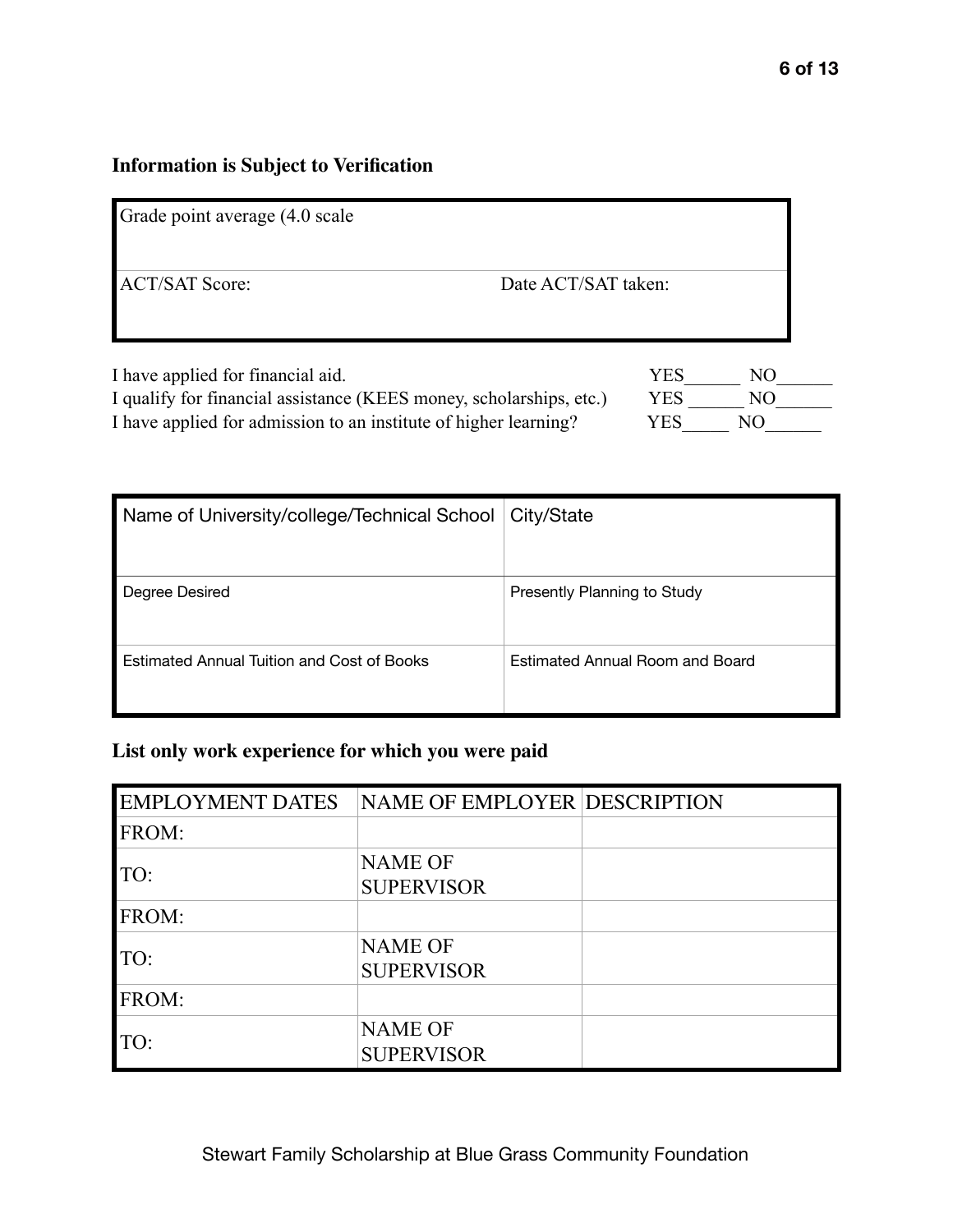# **School and Community Activities**

| Name and Description of Activity (Attach<br>Additional Page if Necessary) | School Year | Hours per Week |
|---------------------------------------------------------------------------|-------------|----------------|
|                                                                           |             |                |
|                                                                           |             |                |
|                                                                           |             |                |

 $\mathcal{L}_\text{max}$  and the contract of the contract of the contract of the contract of the contract of the contract of

 $\mathcal{L}_\text{max}$  and the contract of the contract of the contract of the contract of the contract of the contract of

 $\mathcal{L}_\text{max}$  and the contract of the contract of the contract of the contract of the contract of the contract of

 $\mathcal{L}_\text{max}$  and the contract of the contract of the contract of the contract of the contract of the contract of

 $\mathcal{L}_\text{max}$  , and the contract of the contract of the contract of the contract of the contract of the contract of the contract of the contract of the contract of the contract of the contract of the contract of the contr

 $\mathcal{L}_\text{max}$  , and the contract of the contract of the contract of the contract of the contract of the contract of the contract of the contract of the contract of the contract of the contract of the contract of the contr

 $\mathcal{L}_\text{max}$  , and the contract of the contract of the contract of the contract of the contract of the contract of the contract of the contract of the contract of the contract of the contract of the contract of the contr

 $\mathcal{L}_\text{max}$  , and the contract of the contract of the contract of the contract of the contract of the contract of the contract of the contract of the contract of the contract of the contract of the contract of the contr

 $\mathcal{L}_\text{max}$  , and the contract of the contract of the contract of the contract of the contract of the contract of the contract of the contract of the contract of the contract of the contract of the contract of the contr

## **Self-evaluation of Activities**

What activities have you found to be the most rewarding or challenging?

### **Self-evaluation of Academic Record**

How do you feel about your academic performance?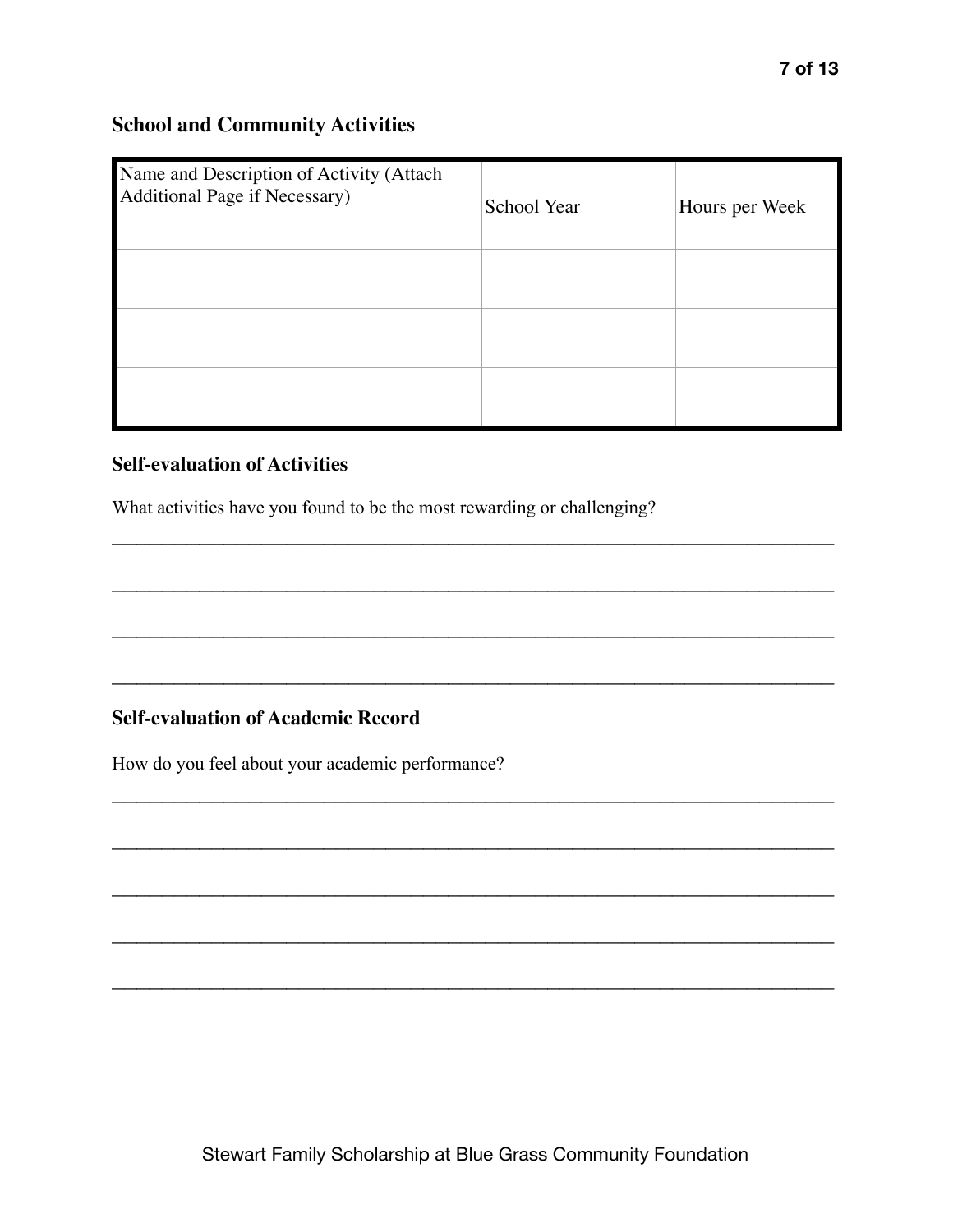### **Social Behavior**

| Have you ever been suspended or expelled from school? | YES. |     |
|-------------------------------------------------------|------|-----|
| Have you ever been convicted of a crime?              | YES. | NO. |

 $\mathcal{L}_\text{max}$  , and the contract of the contract of the contract of the contract of the contract of the contract of the contract of the contract of the contract of the contract of the contract of the contract of the contr

 $\mathcal{L}_\text{max}$  , and the contract of the contract of the contract of the contract of the contract of the contract of the contract of the contract of the contract of the contract of the contract of the contract of the contr

If the answer to either of the above questions is "YES", please explain.

#### **Attendance**

Average Number of days absent per year during high school \_\_\_\_\_\_\_\_\_\_\_\_\_\_\_\_\_\_\_\_\_\_

Average Number of days absent per year from work \_\_\_\_\_\_\_\_\_

## **Statement of Applicant**

In five (5) sentences or less explain why you are applying for the Stewart Family Scholarship and any special reasons you believe you should be granted this scholarship.

 $\mathcal{L}_\text{max}$  and the contract of the contract of the contract of the contract of the contract of the contract of

 $\mathcal{L}_\text{max}$  and the contract of the contract of the contract of the contract of the contract of the contract of

 $\mathcal{L}_\text{max}$  and the contract of the contract of the contract of the contract of the contract of the contract of

 $\mathcal{L}_\text{max}$  and the contract of the contract of the contract of the contract of the contract of the contract of  $\mathcal{L}_\text{max}$  and the contract of the contract of the contract of the contract of the contract of the contract of  $\mathcal{L}_\text{max}$  and the contract of the contract of the contract of the contract of the contract of the contract of  $\mathcal{L}_\text{max}$  and the contract of the contract of the contract of the contract of the contract of the contract of  $\mathcal{L}_\text{max}$  and the contract of the contract of the contract of the contract of the contract of the contract of  $\mathcal{L}_\text{max}$  and the contract of the contract of the contract of the contract of the contract of the contract of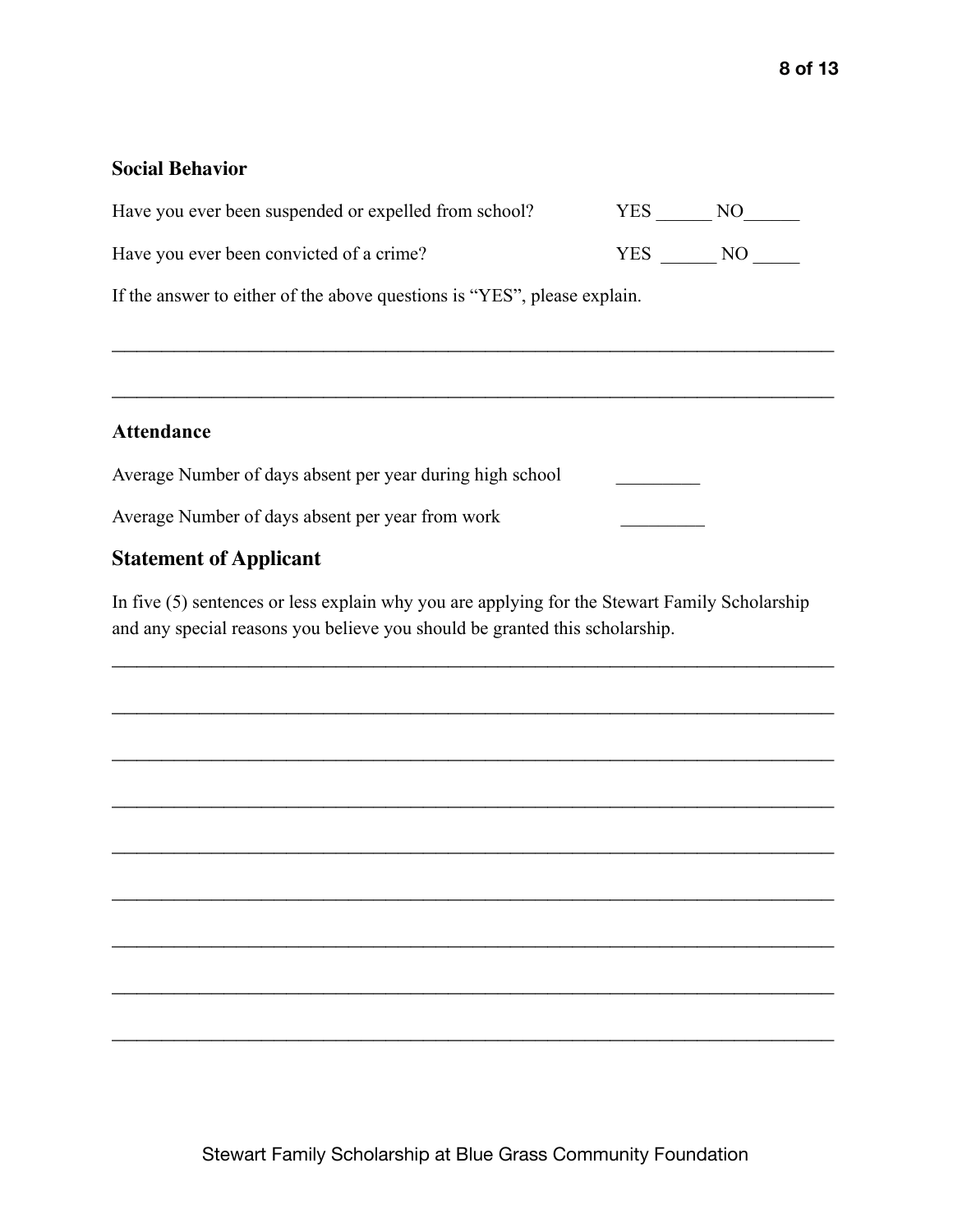### **Terms and Conditions**

 I have read and understand the conditions of the Stewart Family Scholarship. To the best of my knowledge, the information contained herein is true and complete. The Advisory Board for the Stewart Family Scholarship has my permission to contact the schools, other persons, organizations, and employers named in this application or such other sources, as the Advisory Board deems necessary for my consideration of the scholarship.

I understand any information contained herein discovered to be false or deliberately misleading will result in the removal of this application from consideration.

I authorize officials of my institution of higher learning to release my academic record and other information requested by the Advisory Board for the purpose of ascertaining my continuing eligibility for the Stewart Family Scholarship.

Name

Date

 $\overline{\phantom{a}}$ 

Parent /Guardian Date

 $\overline{\phantom{a}}$  , where  $\overline{\phantom{a}}$  , where  $\overline{\phantom{a}}$  , where  $\overline{\phantom{a}}$ 

 $\overline{\phantom{a}}$  , where  $\overline{\phantom{a}}$  , where  $\overline{\phantom{a}}$  , where  $\overline{\phantom{a}}$ 

**Email this completed form to: jpstewartfamilyscholarship@gmail.com**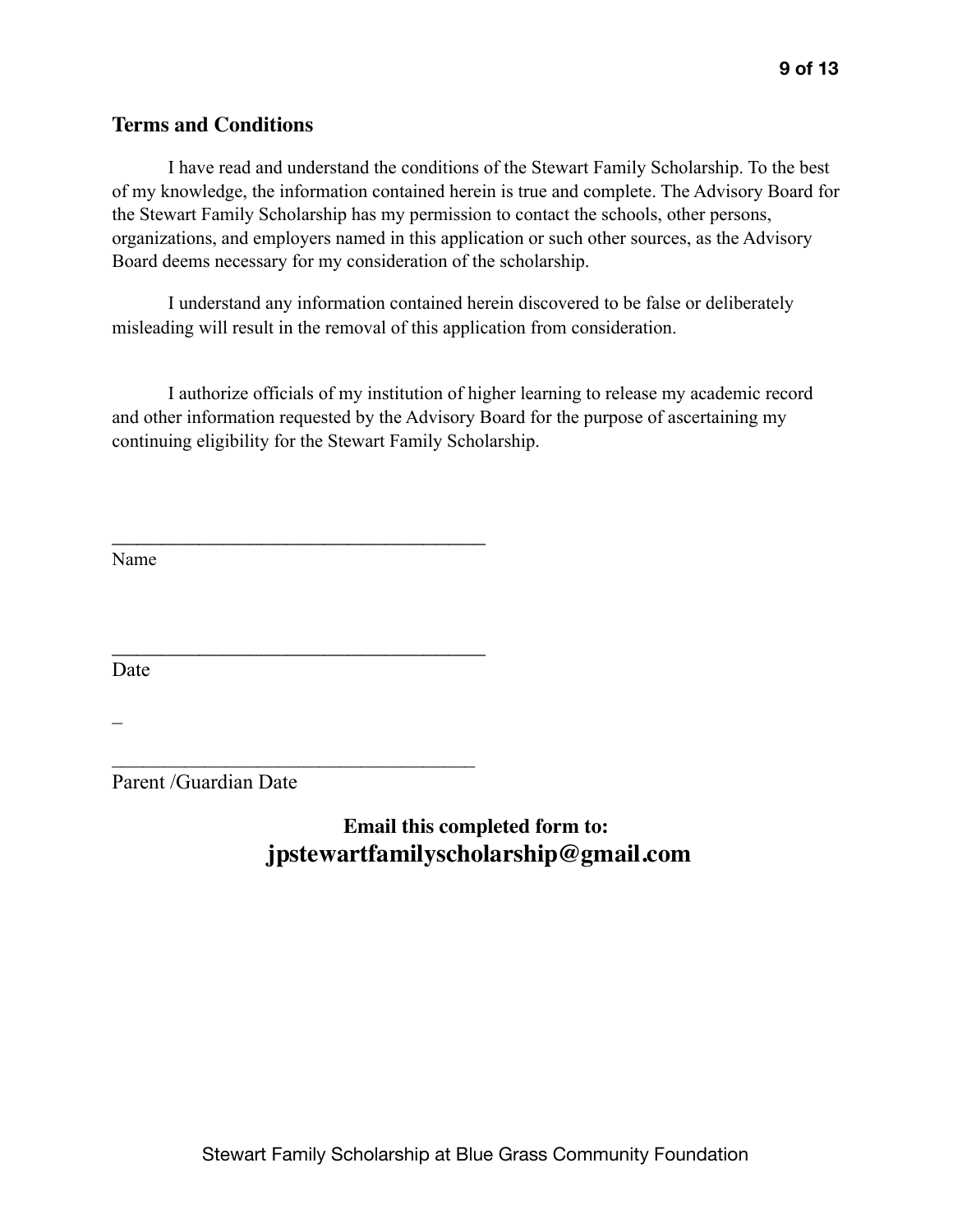# **TO ALL SCHOOL COUNSELORS:**

# Enclosed are applications for the Stewart Family Scholarship. **Please make additional copies, as needed, of the Application, Recommendation Form and Form for the Faculty who makes the Recommendations.**

 Each application should be accompanied by at least three, but not more than five, Recommendation Forms completed by the teacher involved with the student applicant in instructional or supervisory capacities during his or her senior year. Counselors should **not** personally fill out any Recommendation Forms for the students applying for a Stewart Family Scholarship Award. Each faculty member who completes a Recommendation Form for a particular student applicant should sign a Faculty Recommendation Form for that student. Counselors are requested to personally collect the Recommendation Forms, as the student applicants should **not** have access to these forms once they have been filled out.

To be considered for the scholarship all completed applications and forms must be emailed to the following address by **May 15, 2021 before 5:00 p.m.**

### **jpstewartfamilyscholarship@gmail.com**

 Thank you for encouraging your students to apply for a Stewart Family Scholarship. We look forward to working with you this year during our selection process.

Sincerely yours,

John C. Stewart, JR. Stewart Family Scholarship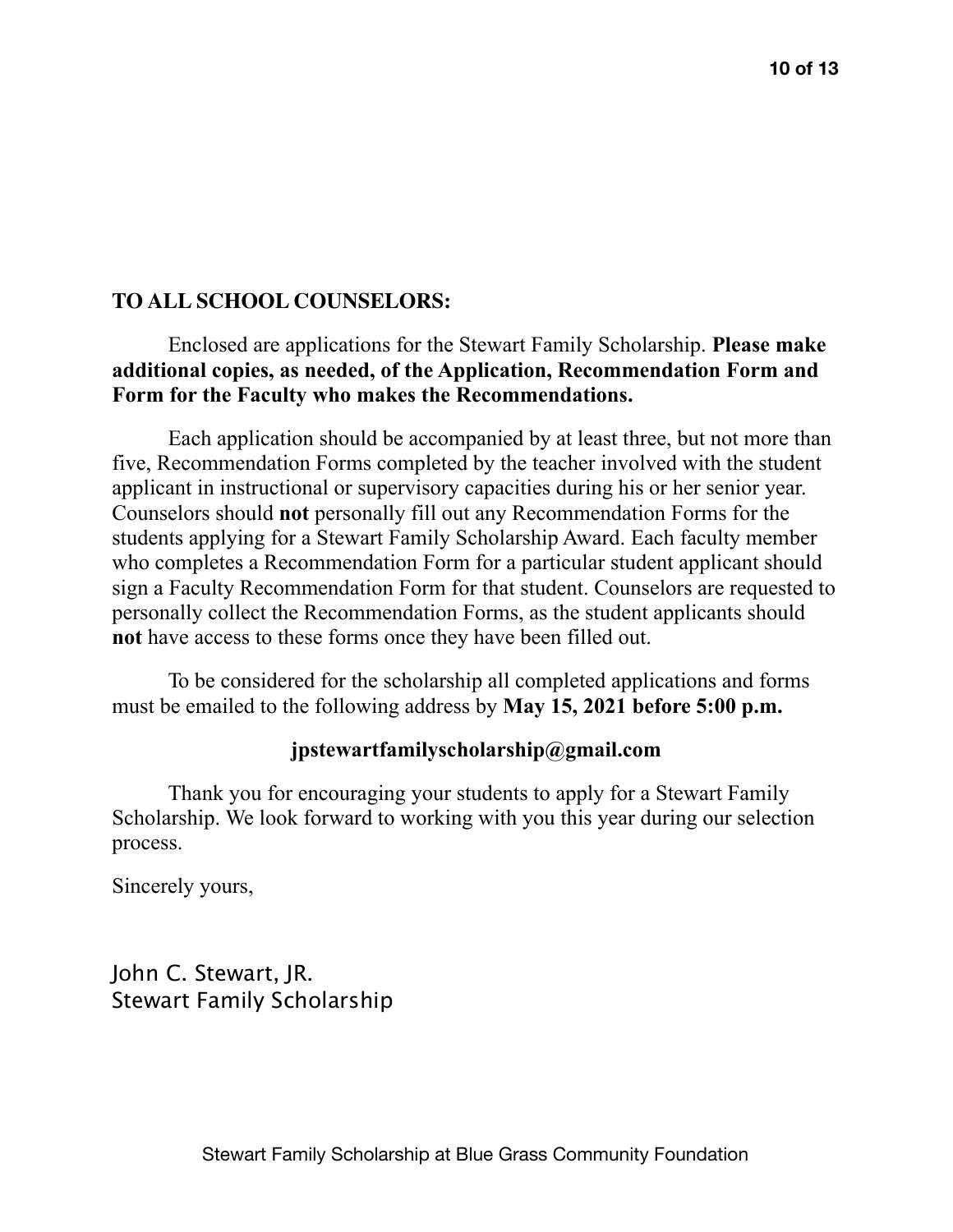### **STEWART FAMILY SCHOLARSHIP**

| Students<br>імян<br>лпе |  |
|-------------------------|--|
|                         |  |

High School \_\_\_\_\_\_\_\_\_\_\_\_\_\_\_\_\_\_\_\_\_\_\_\_\_\_\_\_\_\_\_\_\_\_\_\_\_\_\_\_\_\_\_\_\_\_\_\_\_\_\_\_\_\_\_\_\_\_\_\_\_\_

To the Recommender:

We request your help with evaluations of the characteristics listed below. Responses should be based on comparison with other students you have known. Any comments that you believe would be important to your rating should be noted in the column on the right. Additional remarks may be placed on the back of the sheet.

Stewart FamilyScholarships are made based upon outstanding character and not on the basis of tests scores, grade point averages, or financial need. Thank you for your assistance in helping identify the select group on Stewart Family Scholarship winners.

| Characteristics Extraordinary (Upper                   | Truly<br>(Upper $2\%$ ) | Outstanding Good<br>$10\%)$ | (Upper<br>25% | Average | <b>Below</b><br>Average | N <sub>0</sub><br>Opportunity<br>to Observe | Please<br>Comment |
|--------------------------------------------------------|-------------------------|-----------------------------|---------------|---------|-------------------------|---------------------------------------------|-------------------|
| Work Ethic,<br>Attitude                                |                         |                             |               |         |                         |                                             |                   |
| Completes<br>Undertakings                              |                         |                             |               |         |                         |                                             |                   |
| Willingness to<br><b>Help Others</b>                   |                         |                             |               |         |                         |                                             |                   |
| Truthfulness                                           |                         |                             |               |         |                         |                                             |                   |
| Ability to<br>Respond<br>Appropriately<br>to Criticism |                         |                             |               |         |                         |                                             |                   |
| Willingness to<br>Try                                  |                         |                             |               |         |                         |                                             |                   |
| Ability to Get<br>Along with<br>Others                 |                         |                             |               |         |                         |                                             |                   |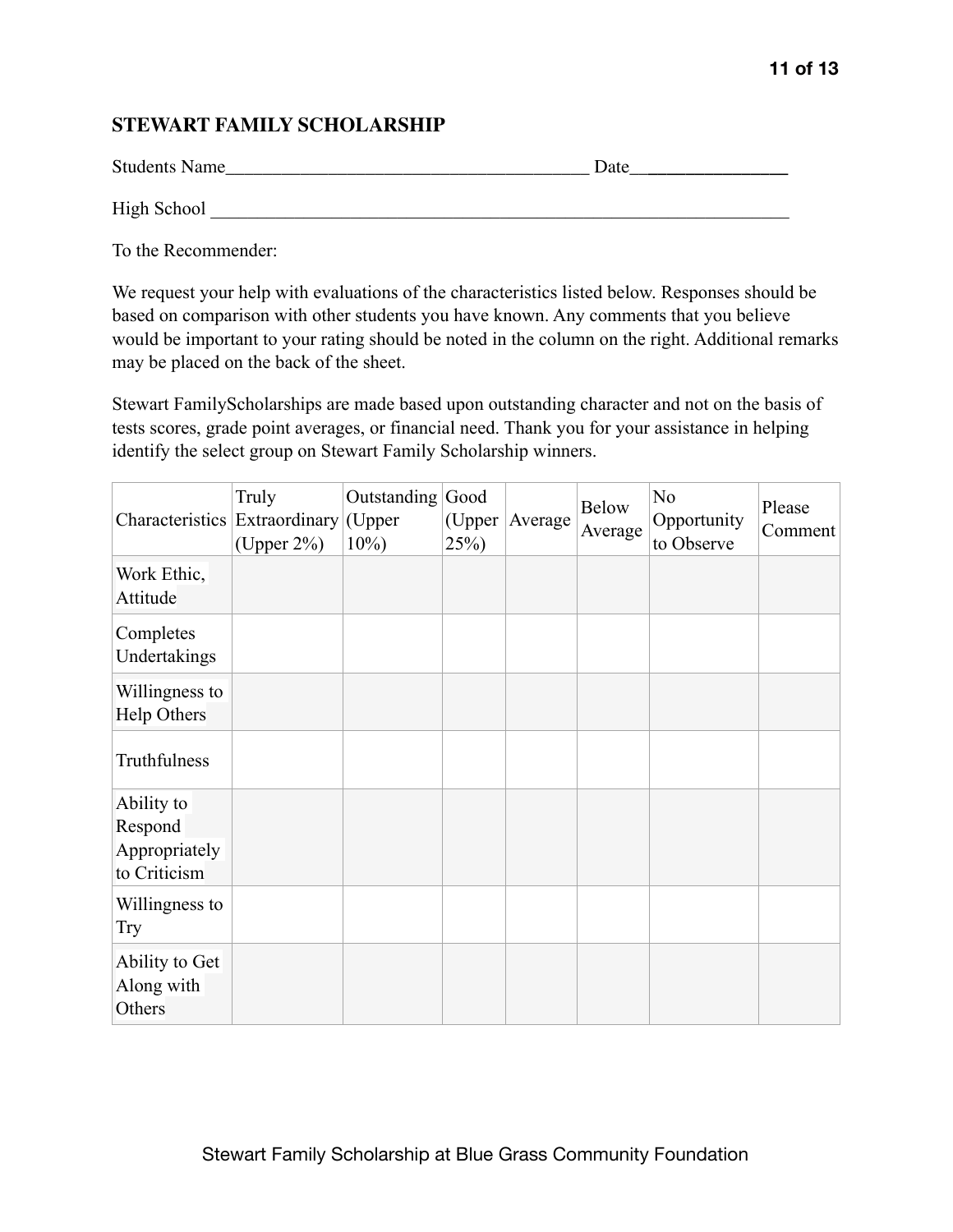PLEASE COMMENT ON STUDENTS POTENTIAL TO REALIZE HIS/HER **AMBITIONS OR GOALS:** 

Stewart Family Scholarship at Blue Grass Community Foundation